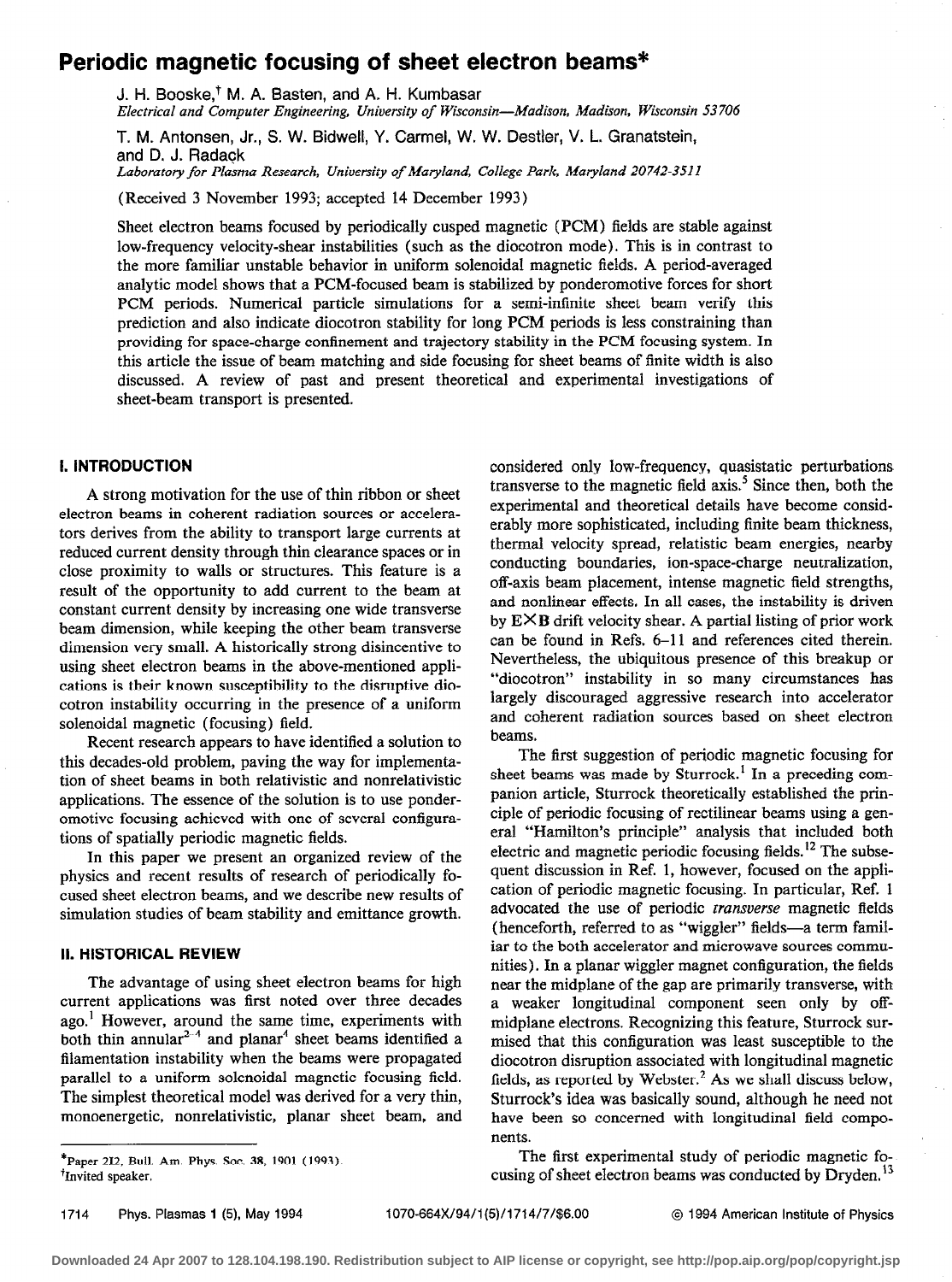These early experiments confirmed the basic concept of periodic magnetic focusing (used a "wiggler" configuration), but the results would have to be considered inconclusive regarding beam stability, owing to signficant wall interception losses. Possible reasons cited for the large interception currents included significant emittance in the injected beam, as well as significant period-to-period field errors in the magnet array. However, the precise explanation was not identified at the time. Furthermore, theoretical analyses of beam "stability" in both Refs. 12 and 13 only considered the stability of single-particle trajectories<sup>12,13</sup> or gross beam displacement,<sup>13</sup> rather than overall stability of the beam to diocotron-like kink modes. Thus, the stability of sheet beams to diocotron modes in periodic magnetic focusing has remained an open issue until very recently.

# III. PERIODIC MAGNETIC FOCUSING OF SHEET ELECTRON BEAMS-ANALYTIC THEORY

# A. Equations of motion

Periodic magnetic focusing of rectilinear electron beams is the result of a ponderomotive force effect that arises from coupled  $v \times B$  forces in two-component periodic magnetic fields. If we assume for the moment that the magnetic field is spatially uniform in the " $x$ " dimension (this will represent the "horizontal" or wide transverse dimension of the sheet beam), then we can most compactly describe it in terms of a vector magnetic potential,  $B(y,z)$  $=\nabla \times A(y,z)$ , where  $A(y,z) = A_m(y,z) \hat{x}$ . To simplest order, this vector potential of a planar periodic magnet array characterized by spatial period  $l_m=2\pi/k_m$  can be approximated by either the choice

$$
A_m(y,z) \approx -\left(B_0/k_m\right)\cosh(k_m y)\cos(k_n z),\tag{1a}
$$

for a "wiggler" field, $\overline{a}$  or by

$$
A_m(y,z) \approx -\left(B_0/k_m\right)\sinh(k_m y)\cos(k_m z),\tag{1b}
$$

for a periodically cusped magnetic (PCM) field.<sup>14</sup> Assuming that  $z \approx u_0 t$  ( $u_0$  is a constant) and that  $u_0 \gg |\dot{y}|$ , the electron equations of motion for combined magnetic and self-electric forces are

$$
\ddot{x} = \frac{q}{m\gamma^3} E_x + \frac{\omega_{cy}(y,z)}{\gamma} u_0, \tag{2a}
$$

$$
\ddot{y} = \frac{q}{m\gamma^3} E_y - \frac{\omega_{cz}(y,z)}{\gamma} \dot{x}.
$$
 (2b)

In Eqs. (2), we have implicitly incorporated self-magnetic fields through a  $1/\gamma^2$  reduction of the self-electric fields, and have ignored axial bunching effects. The parameter  $m$ refers to the rest mass of the particle and  $\omega_{cy}(y,z)$  $\equiv qB_y(y,z)/m$  and  $\omega_{cz}(y,z) \equiv qB_z(y,z)/m$ , where  $B_y$  and  $B<sub>z</sub>$  are obtained by taking the curl of the appropriate choice for  $A_m$  in Eqs. (1). The periodic focusing term is identified by ignoring space-charge effects, so that

$$
\ddot{x} \approx \frac{\omega_{cy}(y,z)}{\gamma} u_0 \tag{3a}
$$

and

$$
\ddot{y} \approx -\frac{\omega_{cz}(y,z)}{\gamma} \dot{x}.\tag{3b}
$$

We further assume that  $k_m y \ll 1$  and that y fluctuates on a much slower time scale than x, i.e.,  $\partial \ln y / \partial t \ll k_m u_0$ . Integrating Eq. (3a) over the rapid magnetic field fluctuation time scale yields

$$
\dot{x} \approx (\omega_{c0}/\gamma k_m)\cos(k_m u_0 t),\tag{4a}
$$

for the wiggler field [Eq. (la)], and

$$
\dot{x} \approx (\omega_c \omega / \gamma) \cos(k_m u_0 t), \qquad (4b)
$$

for the PCM field [Eq. (1b)], where  $\omega_{\phi} = qB_0/m$ . Substituting these expressions into Eq. (3b) yields

$$
\ddot{y} = -\frac{\omega_{c0}^2}{\gamma^2} \cos^2(k_m u_0 t) y,\tag{5}
$$

for either type of periodic magnetic field-wiggler or PCM. Making one more usage of the assumption  $\partial \ln y / \partial t$  $\ll k_m u_0$ , one can "period average" Eq. (4b) over the fasttime scale to obtain

$$
\ddot{y} \approx -\frac{\langle \omega_{cz} \dot{x} \rangle}{\gamma} = -\frac{\omega_{\alpha}^2}{2\gamma^2} y. \tag{6}
$$

Thus, we can see that the product of two rapidly fluctuating terms- $\dot{x}$  and  $B$ ,-yields a ponderomotive focusing force that survives the fast-time average. Space-charge effects can be easily incorporated if we assume that any added dynamics arising from their inclusion occur on slower time scales. Anticipating multiple-time-scale solutions of the form  $x(t) = x_f + x_s$ ,  $y(t) = y_f + y_s$  (where the subscripts refer to "fast" and "slow" time scales, respectively), one obtains the slow-time-scale equations of motion:

$$
\ddot{x}_s \approx \frac{q}{m\gamma^3} E_x, \tag{7a}
$$

$$
\ddot{y}_s \approx \frac{q}{m\gamma^3} E_y - \frac{\omega_{c0}^2}{2\gamma^2} y_s. \tag{7b}
$$

For an infinitely wide sheet beam with uniform density and zero emittance,  $E_y \approx (m/q)\omega_{pQ}^2$ , and hence, the spacecharge confinement criterion is obtained from Eq. (7b) :

$$
\omega_{p0}^2 \leqslant \frac{\omega_{c0}^2}{2\gamma},\tag{8}
$$

where  $\omega_{n0}^2 \equiv n_0 q^2 / m \epsilon_0$  is the usual beam plasma frequency in the beam rest frame and  $n_0$  is the beam particle density.

Equation (8) provides one of two criteria for selecting between wiggler and PCM focusing. The other criterion is obtained by considering the effect of the transverse wiggler fields on the axial velocity  $\dot{z}$ . From Eq. (4a) one obtains

$$
\dot{z} = \sqrt{u_0^2 - \dot{x}_f^2} = \sqrt{u_0^2 - (\omega_{c0}/\gamma k_m)^2 \cos^2(k_m z)},
$$
 (9)

where we have now relaxed the assumption of a constant axial velocity and have taken  $u_0$  to be the original injection velocity. Except in the case of free electron lasers ( FEL's)

# Phys. Plasmas, Vol. 1, No. 5, May 1994 **Booske et al.** 1715

**Downloaded 24 Apr 2007 to 128.104.198.190. Redistribution subject to AIP license or copyright, see http://pop.aip.org/pop/copyright.jsp**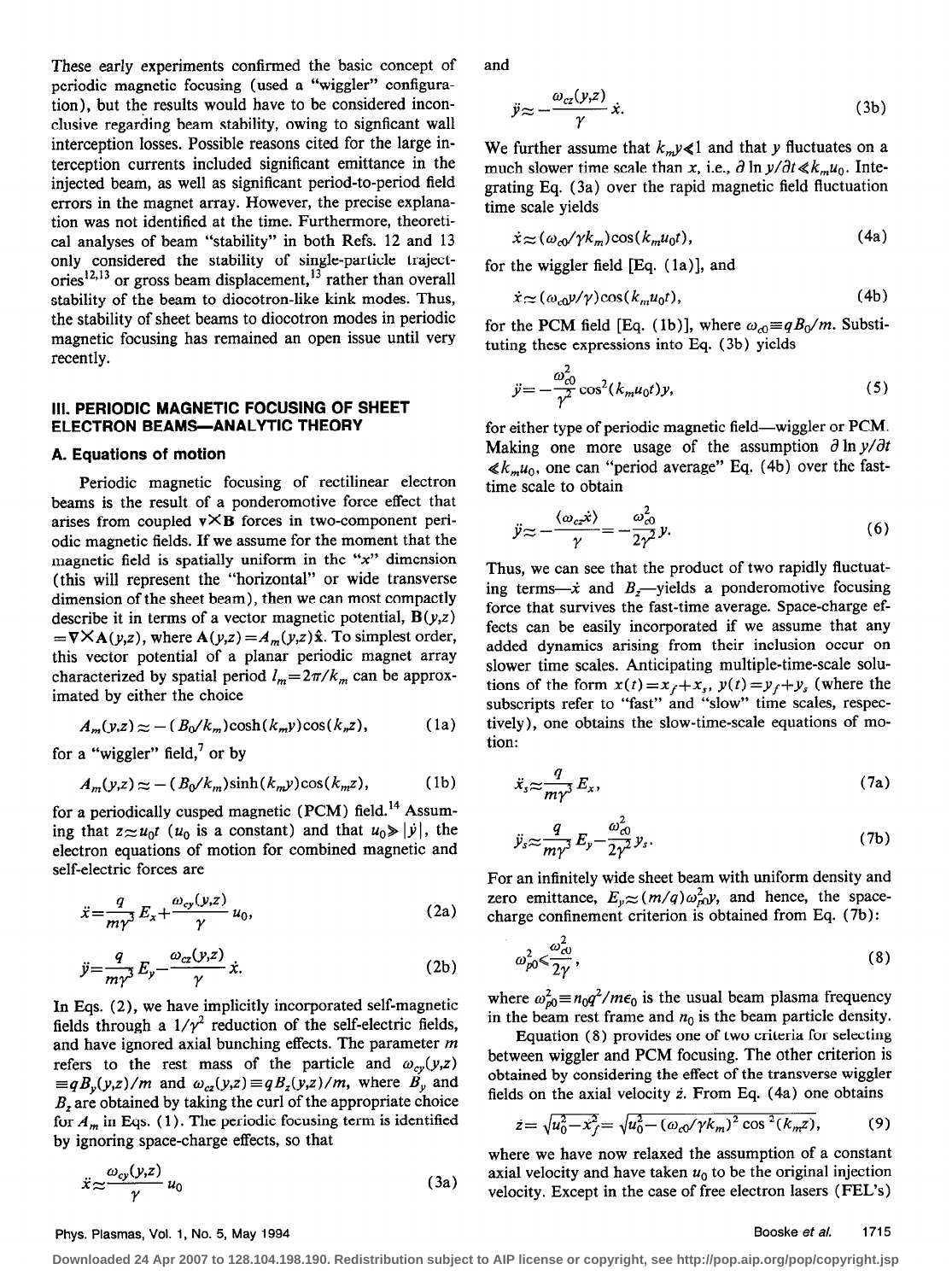or ubitrons, one generally wishes to minimize the axial velocity perturbation, which implies keeping  $|\dot{x}_f|^2 \ll u_0^2$ . Even in the case of FEL applications, one is constrained to keep  $|\dot{x}_f|^2 < u_0^2$ , or

$$
\frac{\omega_{c0}}{\gamma k_m} < u_0,\tag{10}
$$

to avoid complete particle reflection. Substituting for beam density  $n_0$  in terms of beam current density  $J_0=qn_0u_0$ , one can combine Eqs. (8) and (10) to obtain an approximate expression, indicating when it is acceptable to consider wiggler fields (as opposed to PCM fields) for periodic mag netic focusing:

$$
\sqrt{\frac{2e}{\epsilon_0 mc}} \left(\frac{\gamma_0 I_0}{\beta_0}\right)^{1/2} \le \omega_{c0} < \gamma_0 \beta_0 k_m c,
$$
\n(11)

where  $\beta_0 = u_0/c$  and  $\gamma_0 = (1 - \beta_0^2)^{-1/2}$ . As an illustration, we consider the case for  $l_m = 2$  cm and  $J_0 = 100$  A/cm<sup>2</sup>. For these choices, Eq. ( 11) has no solution below a beam energy of approximately 15 keV. If one applies a more stringent constraint to minimize the axial energy perturbation—e.g.,  $|\dot{x}_f|^2 < u_0^2/10$ —then the right-hand side of Eq. ( 11) is reduced accordingly, and the inequality fails to have a solution below a beam energy of approximately 100 keV. In either case, Eq. ( 11) indicates that low voltage beams require PCM rather than wiggler fields for periodic focusing.

### B. Stabilization

In a uniform solenoidal field, e.g.,  $B = B_0 \hat{z}$ , Eqs. (2a) and (2b) are replaced by

$$
\ddot{x} = (qE_x/m\gamma^3) + (\omega_c/\gamma)\dot{y}, \qquad (12a)
$$

$$
\ddot{y} = (qE_{y}/m\gamma^{3}) - (\omega_{c0}/\gamma)\dot{x}.
$$
 (12b)

Equations ( 12) are unstable to low-frequency kink-like diocotron modes of the sort  $e^{i(kx-\omega x)}$ . In the limit of a thin beam ( $k\delta$ <1, where  $\delta$  is the beam thickness), the space charge fields have quasistatic solutions of the form<sup>5,14</sup>  $E_x \approx -(m/2q)\omega_{p0}^2 k \delta x_s$  and  $E_y \approx -(m/2q)\omega_{p0}^2 k \delta y_s$ , and the perturbations obey the dispersion relation

$$
\omega \approx \pm i \frac{\omega_{p0}^2 k \delta}{2 \gamma^2 \omega_{c0}},\tag{13}
$$

i.e., purely growing modes. In contrast, Eqs. (7) are stable against these low-frequency perturbations.<sup>14,15</sup> As a rough guideline, one can expect to achieve stabilization (to diocotron modes) of the sheet beam in periodic magnetic focusing, provided the magnetic field fluctuation frequency  $k_m u_0$  is larger than the growth rate given in Eq. (13):

$$
k_m u_0 > \frac{\pi \omega_{p0}^2}{\gamma^2 \omega_c} \frac{\delta}{w},\tag{14}
$$

where  $w$  is the beamwidth and we have taken the largest value of instability wave number as  $k=2\pi/w$ .

For PCM-focused sheet beams, one applies Eq. ( 14) directly, substituting  $\omega_c \sim \omega_{c0}$ , the peak magnetic field. Note that PCM focusing is also inherently more immune



FIG. 1, Schematic of the offset-pole-piece wiggler (or PCM) configuration.

to high-frequency FEL-like electromagnetic instabilities than wiggler focusing due to a significantly lower "wiggling" or quiver velocity amplitude. Specifically, the ratio of quiver energy between PCM and wiggler focusing scales  $as^{14}$ 

$$
(\nu_{x,\text{RMS}}^2)_{\text{PCM}} / (\nu_{x,\text{RMS}}^2)_{\text{wiggler}} \sim k_m^2 \delta^2 / 4. \tag{15}
$$

In the case of wiggler focusing, only the off-midplane electrons see a nonzero component of longitudinal magnetic field, and this is typically small-of the order  $B_z$  $\sim B_0 k_m \delta/2$ . Hence, for wiggler focused sheet beams, Eq. ( 14) would be of the order:

$$
k_m u_0 > \frac{\omega_{p0}^2}{\gamma^2 \omega_{q0} w}, \tag{16}
$$

a requirement favoring wide beams and short magnet periods. Note that the velocity shear in wiggler-focused sheet beams is reduced over that for PCM-focused sheet beams, since electrons on the top and bottom of the beam drift in the same direction, owing to the reversed polarity of B, on either side of the wiggler (and beam) midplane. Hence Eq. (16) can be considered a conservative estimate.

### C. Slde focusing

So far, the entire discussion has concentrated on planar periodic magnet arrays with no field variations in the horizontal or " $x$ " dimension. As a result, Eq. (7a) is conspicuously missing a focusing force term that will ensure confinement against space charge expansion in the  $x$  direction. There are several options for providing such "side focusing." With wiggler magnets, one can consider either poleface profiling<sup>16</sup> or canting. For PCM focusing, one can consider enclosing the sides with pole-face material, in a manner that is topologically equivalent to PPM stacks on conventional (round beam) traveling-wave tubes.<sup>14</sup> However, for both wiggler and PCM focusing, there appears to be an attractive alternative realized by horizontally offset pole pieces.  $14.17.18$  The configuration is illustrated for a wiggler magnet array in Fig. 1.

Offset-pole side focusing is based on the principle that after period averaging the dynamics, beam edge electrons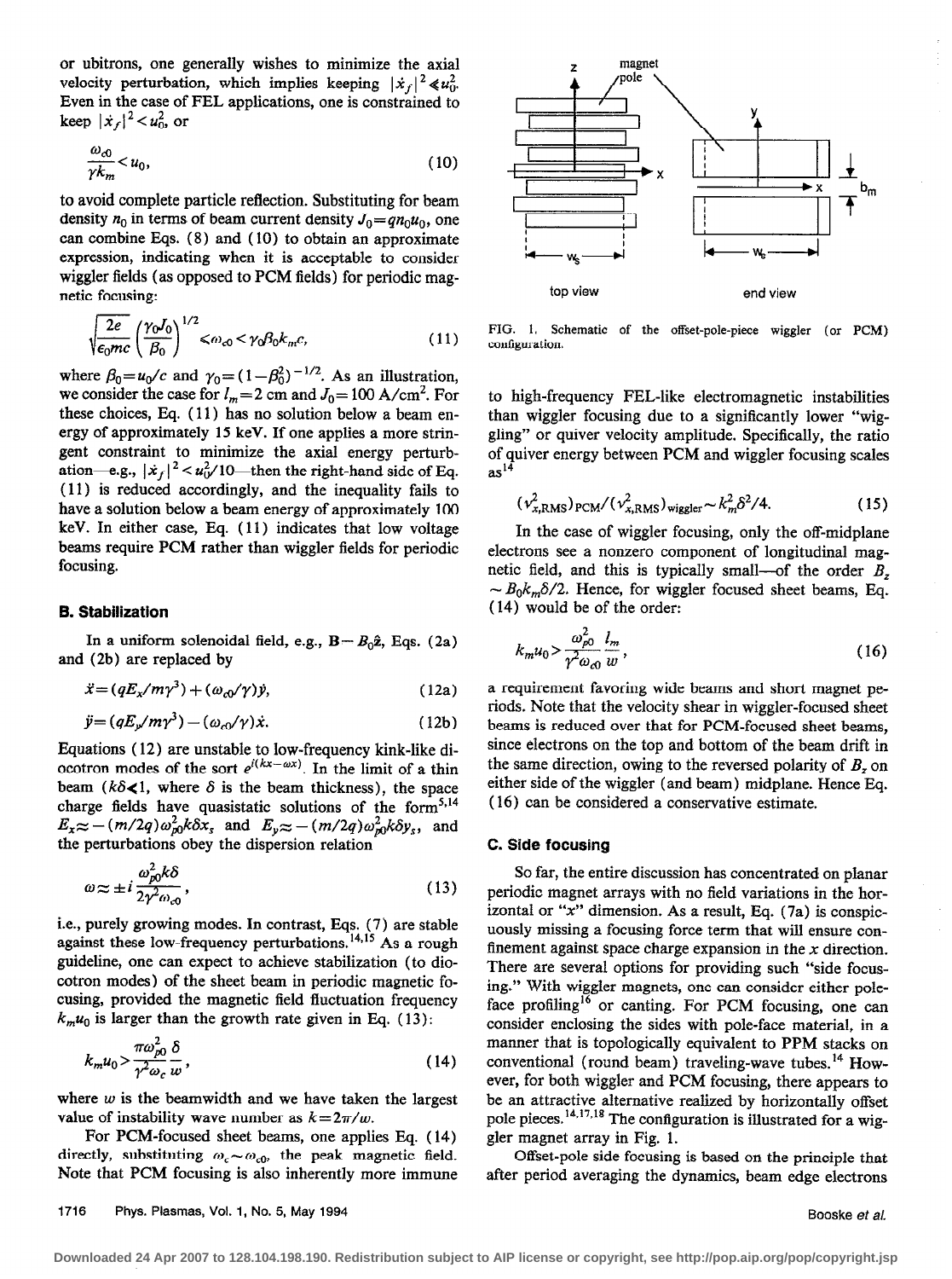experience a nonzero vertical field component  $(B_y)$  of constant polarity. As a result, they experience a constant, inward-deflecting,  $u_0B_y$ , force. An approximate analytical . model for the fields of a periodic magnet array with offsetpole faces has been derived.<sup>14</sup> From that derivation, one can obtain an approximate expression for the periodaveraged side-focusing force as

$$
\ddot{x}|_{\text{side focusing}} \approx \frac{u_0 \omega_{c0}}{2\pi \sqrt{2}\gamma} \left[ \tan^{-1} \left( \frac{w_s/2 + x}{(y - b_m/2)} \right) - \tan^{-1} \left( \frac{w_s/2 - x}{|y - b_m/2|} \right) \right],\tag{17}
$$

where  $x = \pm w\sqrt{2}$  indicates where the beginning of the magnet horizontal offset and  $b<sub>m</sub>$  is the magnet gap, as indicated in Fig. 1.

Offset-pole side focusing has several advantages. First, it is relatively straightforward to configure and does not require very precise machining of pole face curvature. Second, the amount of focusing force realized by this technique is quite substantial, and is probably adequate for almost any sheet beam application.<sup>14</sup> Third, this configuration with its open-sided topology provides the maximum possible clearance and access to the beam channel. This provides an important feature relevant to input and output radiation coupling for coherent radiation source applications.<sup>14,17</sup>

# IV. EXPERIMENTAL STUDIES WITH WIGGLER-FOCUSED RELATIVISTIC SHEET ELECTRON BEAMS-THE LOW SPACE-CHARGE LIMIT

# A. Theoretical predictions for beam focusing and stability

Since 1987, a research program has been in place at the University of Maryland to develop high average power  $(-1)$  MW) millimeter-wave sources for fusion plasma heating. The high average radiation power requirement implies high average beam power, which, in turn, places severe emphasis on eliminating sources of wall interception current. This concern led to a proposal for a free electron laser source, $17,19,20$  employing a sheet electron beam propagating in the narrow gap of a planar wiggler magnet. The choice of a wiggler magnet exploited the simultaneous provision of both a focusing method as well as a source for inducing coherent gain-i.e., the "lasing" mechanism.

The extreme emphasis on beam propagation with negligibly small interception currents has led to a FEL design with very stiff (low space-charge) beam parameters (e.g., high voltage and modest current density). A recent design<sup>21</sup> specifies a beam voltage of 0.86 MV and a current density of 100  $A/cm^2$ . Based on Eq. (8), space-charge focusing requires  $B_0$ > 1.1 kG—a relatively modest requirement given the state of the art in wiggler magnet design. In fact, a peak wiggler field of 7.0 kG has been proposed as an ultimate design goal. $^{21}$ 

Equation ( 16) can be used to specify a maximum allowable magnet period  $l_m$  to suppress diocotron instability. Using the same design parameters quoted above and in-

cluding a specified<sup>19</sup> sheet beam width of 3.0 cm, one obtains  $l_m < 80$  cm for stability against diocotron modes. This large number is consistent with the choice of stiff beam parameters, and is easily satisfied by the design specification of  $l_m = 1.0 \text{ cm.}^{21}$ 

So far, the discussion on beam focusing requirements has only considered space charge. However, it is well known that nonzero transverse beam emittance can be of equal importance, since particles with larger transverse momenta will be associated with larger transverse betatron orbit amplitudes. To illustrate with a simplified calculation, we start with the familiar force balance relation between a linear transverse focusing force and kinetic outward pressure due to finite emittance<sup>22</sup>  $k_B^2 y_{RMS}$  $\geq \epsilon^2/16y_{RMS}^2$ , where  $k_\beta$  is the wave number of betatron particle orbits. Using Eq.  $(6)$ , we recast this relation as a limit on the maximum possible beam emittance that can be focused by a set of periodic magnetic focusing parameters:

$$
\epsilon_{y} \leq \frac{\omega_{c0} \delta_{\rm RMS}^2}{4\sqrt{2}c\sqrt{\gamma^2 - 1}},
$$
\n(18)

where  $\delta_{RMS}$  is the RMS beam thickness and  $\pi\epsilon_y$  is the (unnormalized) RMS beam emittance (in units of lengthrad) in the transverse  $(y)$  dimension. The 0.86 MV sheet beam FEL design referenced above specifies a beam thickness  $\delta_{\rm RMS}$  ~ 1.0 mm. Based on the design specification of a 7.0 kG peak magnetic field amplitude, Eq. ( 18) implies a maximum RMS transverse emittance of approximately  $\epsilon_v$ ~30 $\pi$  mm mrad.

# B. Experimental results on beam focusing and stability

To summarize the section above, theoretically predicted requirements on wiggler field amplitude and spatial period for beam focusing and stabilization are all much less stringent than the requirements imposed by the desired FEL frequency and amplifier gain. In fact, the theory predicts that the confinement behavior of relativistic, lowspace-charge sheet electron beams in periodic magnetic fields should be dominated by single-particle-orbit theory. On this basis, one might expect a rather robust beam stability and high transport efficiency. This expectation has been confirmed in a sequence of experiments on wigglerfocused relativistic sheet electron beams.

Initial experiments<sup>7</sup> conducted with a five-period-long wiggler represented the first feasibility demonstration for wiggler focusing of relativistic sheet electron beams. These early experiments using a 1 cm period wiggler supported the prediction of sheet beam stability by failing to display any significant breakup or filamentation. However, a new challenge was identified, associated with the tendency of the beam to drift in the horizontal dimension. This drift was explained for  $x$ -independent wiggler fields by conservation of canonical momentum in the x dimension.<sup>7</sup> The typical solution to this problem is to use an input taper on the wiggler magnetic field amplitude.<sup>18</sup>

A second set of experiments was conducted on a tenperiod-long wiggler, which again used a magnet period of

**Downloaded 24 Apr 2007 to 128.104.198.190. Redistribution subject to AIP license or copyright, see http://pop.aip.org/pop/copyright.jsp**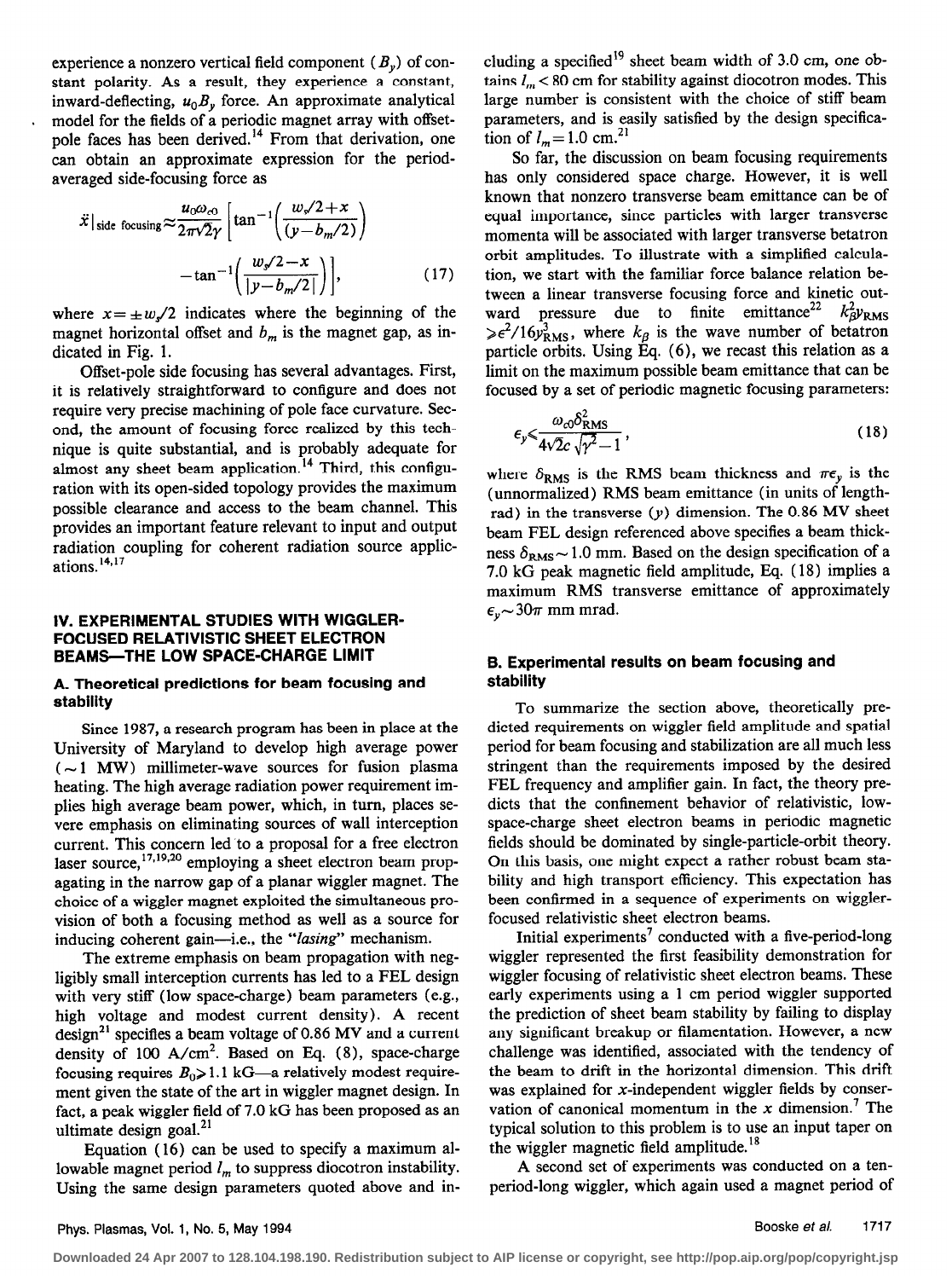approximately 1 cm. $^{17,23}$  These experiments confirmed the prior measurements, indicating stability against diocotron filamentation. More importantly, they confirmed the theoretical prediction that for confinement of stiff beams, finite beam emittance is more critical than space charge. In particular, these experiments demonstrated that achieving negligibly small wall interception current-i.e., complete sheet beam confinement-is feasible, provided that injected beam emittance is kept very small.<sup> $17,23$ </sup> The results were consistent with Eq. ( 18).

Most recently, experiments have demonstrated wellconfined sheet electron beam transport through a 56 period-long wiggler channel with a 1.0 cm spatial magnet period.  $^{18,21}$  These experiments have included studies of the effects of various input field tapers, variable beamwidths, and offset-pole side focusing on sheet beam confinement. Due to the considerable length of the transport system, these measurements may be considered the first definitive experimental test of the offset-pole side-focusing concept. The results indicated nearly 100% complete beam transmission for sheet beamwidths up to 20 mm, provided the wiggler entrance fields were carefully tapered. Less optimum entrance field tapers yielded significantly reduced beam current transport efficiencies as a result of the horizontal drift effect mentioned earlier.<sup>18</sup> Because of the method of beam formation, sheet beams wider than 20 mm were characterized by significantly larger values of emittance  $\epsilon_x$  in the horizontal dimension. Hence, the experimental results suggest that offset-pole side focusing is considerably less effective for beams with large emittance in the wide transverse dimension. Understanding this behavior and the detailed physics of offset-pole side focusing is an important topic for future study.

To summarize this work, it has been theoretically and experimentally established that relativistic, low-voltage sheet electron beams focused by periodic magnetic fields are robustly stable to disruptive instabilities (e.g., diocotron). More importantly, these stiff beams exhibit highly predictable behavior that is well described by singleparticle-orbit theory. The implication of this last point for the feasibility of the high-power FEL designs<sup>21</sup> is very favorable, in that a priori predictions of negligible interception currents for carefully chosen FEL designs can be accepted with a high degree of confidence.

# V. ANALYTIC AND NUMERICAL STUDIES OF PCM-FOCUSED NONRELATIVISTIC SHEET BEAMS-THE SPACE-CHARGE DOMINATED REGIME

The University of Maryland research described above has broken new ground in the search for a stable method of confining sheet electron beams. However, in a physics sense, the context of this work is narrow because the stiff, relativistic energy beam parameters were intentionally chosen to be in a "single-particle-orbit regime," where space charge effects are minimal. Hence, it may not be surprising that the experiments indicated a robust stability to the disruptive diocotron mode-a space-charge-induced phenomenon.

To investigate the behavior of space-charge-dominated sheet beams in periodic magnetic focusing, a research program has been established at the University of Wisconsin to study PCM focusing of nonrelativistic sheet electron beams. The concentration on lower beam voltages necessitates the use of PCM focusing, as previously discussed. However, the use of lower beam voltages also places a greater emphasis on space charge effects than in the case of the stiff relativistic beams. For example, it is expected that low voltage beams in PCM focusing should be more susceptible to diocotron-like disruption (than wiggler-focused relativistic sheet beams) if the magnet period is too large. This point was indirectly made in an earlier analysis by Dohler,24 and we will explore it in greater detail below. In contrast to wiggler focusing, however, PCM focusing is less susceptible to high-frequency electromagnetic instabilities, and is not susceptible to horizontal drift.

Recent analyses<sup>14</sup> have made a start on analyzing the specific physics of offset-pole side focusing, and the more general issue of two-dimensional beam matching (i.e., a balance between space charge and focusing forces) in PCM-focusing channels. In general, the analytic fluid theory predicted that two-dimensional (2-D) laminar beam equilibria cannot be found for sheet beams with rectangular cross sections (i.e., constant thickness across the entire beamwidth), since the beam edges always end up being overfocused for matched conditions near the horizontal center of the beam. However, elongated elliptical cross section sheet beams were shown to have properties consistent with achieving a matched beam.

Recently, a more detailed understanding and appreciation of the physics of PCM-focused sheet beams have been obtained via particle-in-cell (PIC) numerical simulations. Although the PIC code used is only " $2\frac{1}{2}$ -D" (two dimensional in spatial coordinates, three dimensional in momentum coordinates), we have successfully simulated the third spatial degree of freedom (z axis) by transforming into the time domain.<sup>15</sup> A dramatic demonstration of how periodic focusing can ponderomotively stabilize sheet beams against diocotron modes is exhibited in Figs. 2 and 3.

Figure 2 displays the unstable behavior of a sheet beam immersed in a uniform solenoidal magnetic field. The initial beam configuration in Fig. 2(a) is "seeded" by a density bunch of excess charge within the indicated region at the center of the beam (in an experiment, such bunches will grow from "noise-level" inhomogeneities in the beam density distribution). The vortex formation driven by the EXB velocity shear is clearly visible. By the end of the simulation run, diocotron filamentation is evident. The initial parameters for this example included a 0.07 T uniform magnetic field (in the z dimension),  $u_0 = 5.9 \times 10^7$  m/s (corresponds to 10 keV), a beam thickness  $\delta = 2$  mm, and a background beam charge density of  $\rho_0 = 2.1$  $\times 10^{-3}$  C/m<sup>3</sup>. The density of the "seed" charge bunch in the center of the beam was 60% greater than the background charge density. The left and right boundaries of each frame represent symmetry planes, and are spaced a distance of IO mm apart. The simulated instability's growth rate is in qualitative agreement with the approxi-

1718 Phys. Plasmas, Vol. 1, No. 5, May 1994 Booske et al. Booske et al.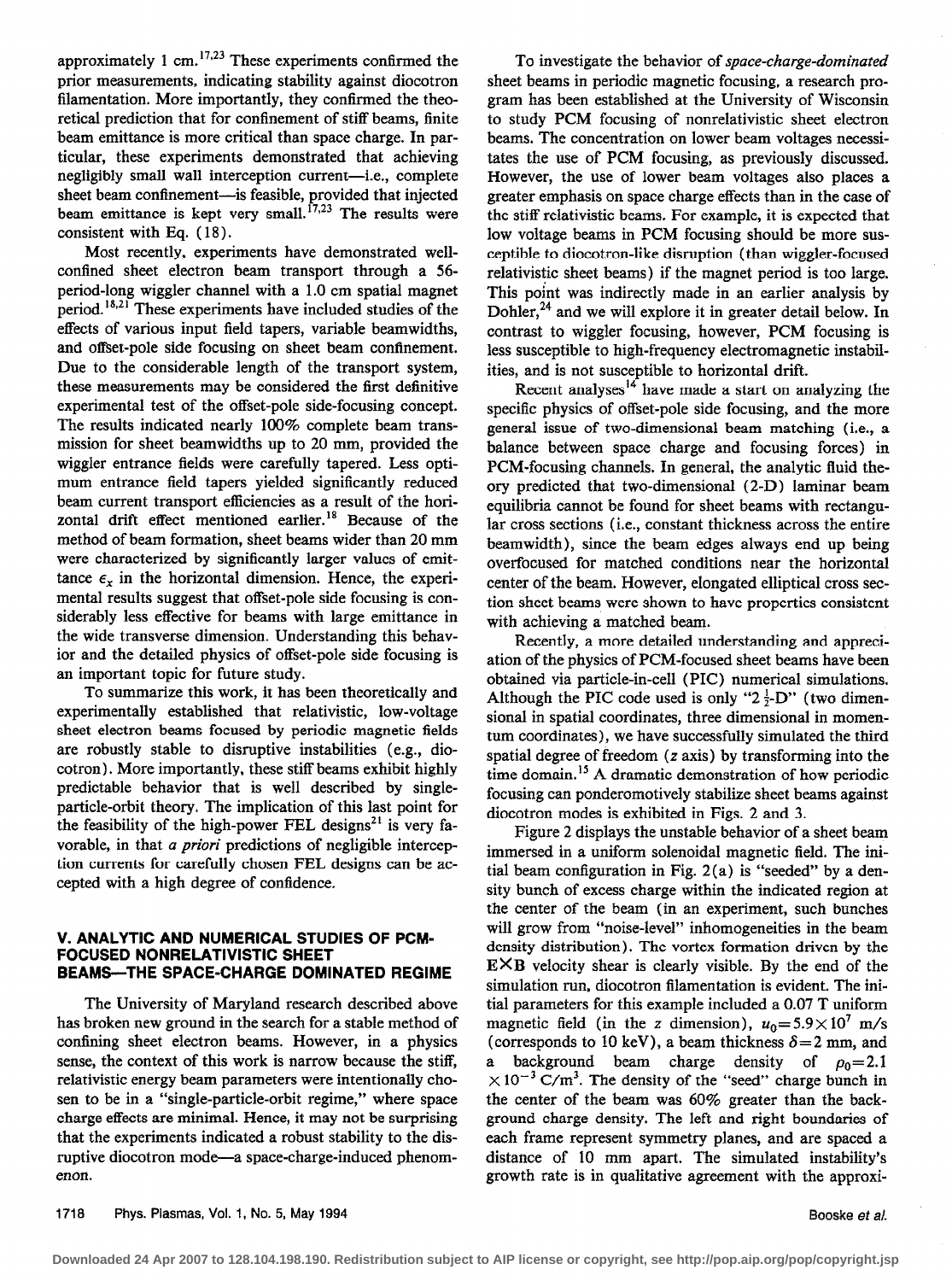



FIG. 2. Evolution of a diocotron instability for a sheet electron beam with an initial density bunch immersed in a uniform axial magnetic field of magnitude  $B_0$ . The magnetic field axis points into the page. The initial conditions were  $B_0 = 0.07$  T,  $\rho_{\text{max}} = 3.3 \times 10^{-3} \text{ C/m}^3$ ,  $\rho_{\text{max}} / \rho_{\text{min}} = 1.6$ ,  $\Delta = \delta = 2.0$  mm,  $u_0 = 5.9 \times 10^7$  m/s, and the horizontal width of the simulation frame is 10.0 mm (a)  $t=0.0$  ns, (b)  $t=0.5$  ns, (c)  $t=1.4$  ns, (d)  $t=2.8$  ns, (e) 4.6 ns, and (f)  $t=11.5$  ns.

mate prediction of a 0.5 ns e-folding time obtained from Eq. ( 13) and the specified parameters.

Results obtained by repeating the above simulation with PCM-like fields are displayed in Fig. 3. For this case, the initial beam conditions were identical with those of Fig. 2. The magnetic field parameters were chosen to simulate a PCM field with a peak amplitude of 0.07 T and a spatial magnet period  $l = 3.8$  mm. There are three distinct features of this particular simulation. First the gross velocity-shear (diocotron) instability and filamentation observed in Fig. 2 is absent, confirming the analytic predictions. Second, the beam thickness fluctuates in time, due to a ponderomotive focusing force that initially exceeds the beam space-charge forces. This effect is discussed in greater detail elsewhere.<sup>15</sup> Finally, a significant beam "heating" or transverse emittance growth is evident from the trajectory mixing and the slight halo production of Fig. 3. This effect is primarily due to the initially overfocused beam conditions and is driven by localized electrostatic field fluctuations within the beam.<sup>22,25</sup>

We have also begun to explore the effect of longer magnet periods on beam confinement and stability. For a current density of 12.2  $A/cm^2$ , magnetic field amplitude  $B_0=0.7$  kG, drift velocity  $\beta_z=0.2$ , and a beam energy of 10 keV, the simulations indicate that the beam is confined

FIG. 3. Simulation demonstrating stabilization of diocotron instability by ponderomotive focusing with rapidly oscillating magnetic fields. Initial conditions for the electron beam were the same as those for Fig. 2. Parameters for the time-harmonic magnetic field included a peak amplitude  $B_0=0.07$  T, a magnetic fluctuation frequency  $\omega_B= 1.0\times 10^{11}$  s<sup>-1</sup>, and a transverse gradient scale length of  $L^{-1} = 1.7$  mm<sup>-1</sup>. (a)  $t=0$  ns, (b)  $t=0.5$  ns, (c)  $t=0.7$  ns, (d)  $t=1.2$  ns, (e)  $t=1.8$  ns, and (f)  $t=12.4$  ns.

to the transport channel for PCM periods below 37 mm. Figure 4 shows the total particle energy in the system described in Fig. 3 except with  $l_m=40$  mm. The sudden drop in system particle energy near 1 ns corresponds to particle loss to the walls of the transport channel.

As  $I_m$  increases, the separation of particle motion into "fast" and "slow" time scales in the analytic theory of the previous sections becomes inadequate. A semianalytic model was developed, which involves numerically integrating the equations of motion for the beam envelope in the presence of space-charge and the PCM magnetic field model used in the particle simulations. The effects of emittance and emittance growth are neglected for the present. This model demonstrates a transition from periodic, or semiperiodic, confined flow to an exponential expansion of the beam envelope near  $l_m=35$  mm, in very good agreement with the particle simulations.

Trajectory stability was examined for a similar magnet configuration (PPM focusing of a cylindrical beam) in Ref. 26 with similar observations. Both Ref. 26 and our semianalytic model predict the existence of regions of trajectory stability for longer magnet periods than those for the unstable region. For the same beam parameters described above, this second stability region occurs for 60  $mm \le l_m \le 80$  mm. Particle simulations with  $l_m=70$  mm

#### Phys. Plasmas, Vol. 1, No. 5, May 1994

**Downloaded 24 Apr 2007 to 128.104.198.190. Redistribution subject to AIP license or copyright, see http://pop.aip.org/pop/copyright.jsp**